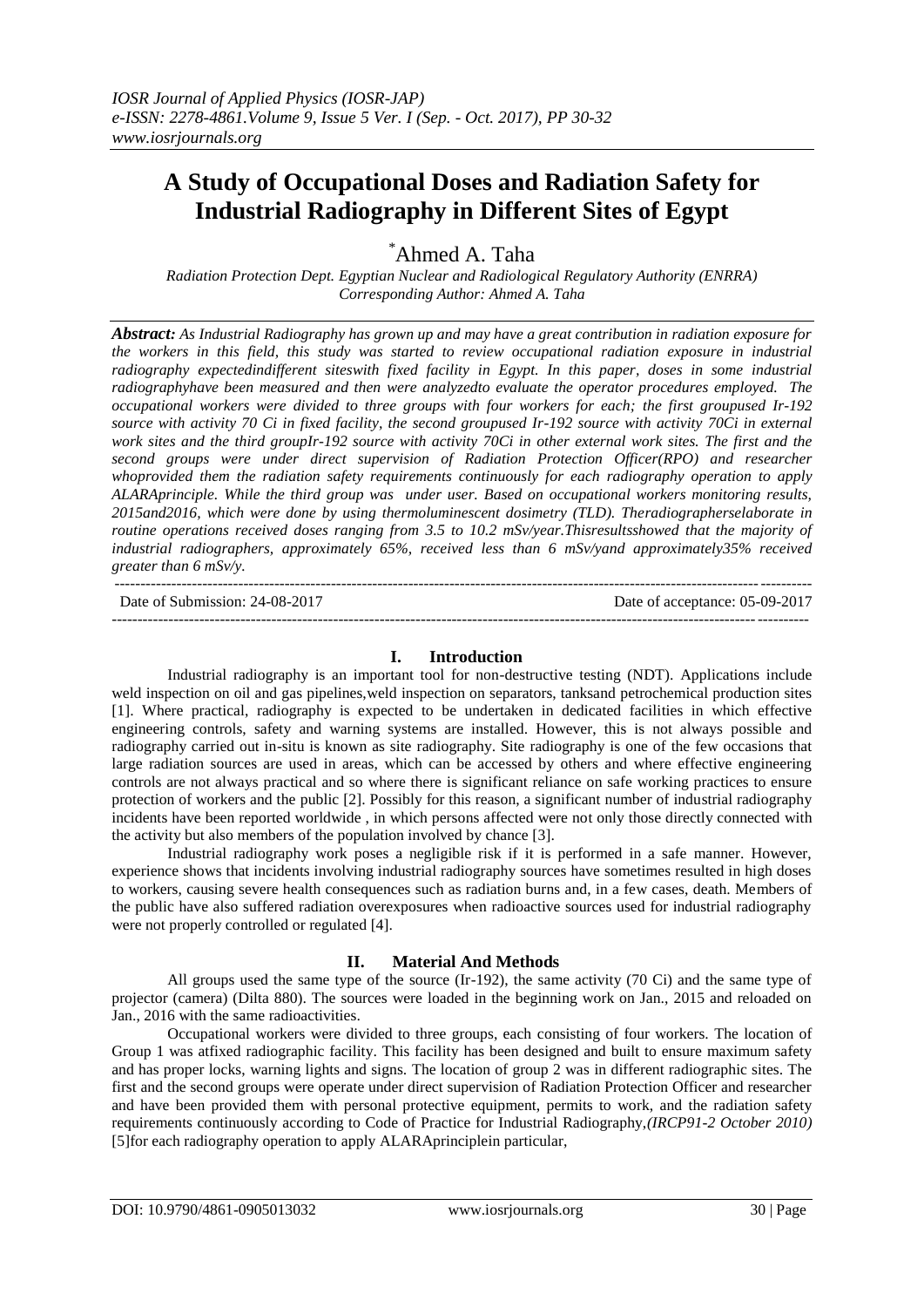- Before starting work, radiographers must ensure that the radiography devices are in proper condition with a functioning dose rate meter and personal dosimeters and radiation alarm devices as well as front and back cables.
- Before starting every work, RPO and researcher have been putted plan for the radiographic operation in terms of time exposure, safe distance, suitable shielding use and suitable equipment to implement the job and reduce the doses of workers.
- During the work, unauthorized persons must be prevented from handling the radiography device. When authorized personnel leave for their breaks, the radiography device must be locked in such a way that it cannot be used.
- A sufficient number of collimators shall be provided for radiography.
- Dose rate meters used in monitoring working conditions shall be calibrated in a measurement calibration laboratory
- After radiography, all radiography devices shall be kept in a safe storage that unauthorized persons cannot access.

The location of group 3 was in another different radiographic sites. This group was operated under direct supervision of Users. Thermoluminescentdosimetry TLD were distributed to all radiographers and collected every three months.TLD Measurements were performed by TLD Reader Model:(Harshaw 6600) in radiation protection laboratory of Egyptian Nuclear and Radiological Regulatory Authority (ENRRA).

### **III. Results And Discussions**

The radiation levels in all radiography sites are high, the workers are exposed from external radiation sources.Personal radiation exposures have to evaluate by having occupational workers wearing thermoluminescent dosimeters TLD, which must be returned to be and analyzed by researcher.All radiographers useTLD dosimeters during work, and collected every three months, these dosimeters were measurements and analyzes in the radiation protection laboratory.

All groups performed a number of radiographic operations through the year, ranging from 100 to 112 operations according to work permits.

In site radiography table 1, the working conditions are such that some routine exposure is expected. Radiographers receive most of their exposure in the execution of the step by step procedure of industrial radiography in particular when they get close to the gamma-emitting radioactive source.

| <b>Table 1:</b> Dose rate distribution in work site |  |
|-----------------------------------------------------|--|
|-----------------------------------------------------|--|

| Dose rate during projector handling     | 400uSv/h      |
|-----------------------------------------|---------------|
| Dose rate during transport by car       | 0.4uSv/h      |
| Dose rate during collimator at 10 meter | $65 \mu Sv/h$ |

Tables 2, 3 and 4 are the results of radiographers doses through two years 2015 and 2016,

Table 2, for group 1 show the between two years 2015 and 2016 the estimated measurable whole body doses to radiography workers during implement the radiation safety requirements range from 3.5 to 5.1 mSv/year. Table 3 for group 2 shows that the equivalent doses of radiographers under supervision of RPO and safety requirements in different work sites range from 4.0 to 5.8 mSv/year. It can be noted that the highest annual exposure received as a result of routine operations is less than6 mSv. Table 4 shows the equivalent doses for occupational workers of group 3 range from 5.7 to 10.2 mSv/year. It can be noted that the highest annual exposure received as a result of routine operations is higher than6mSv. Analysis of the data shows that the majority of industrial radiographers, approximately 65%, receive less than 6 mSv/y, and approximately 35% received greater than 6 mSv/y.

**Table 2:** equivalent dose for group 1

| No. of | $2015$ (mSv)<br>$2016$ (mSv)<br>Annual |                                   |              |      | Annual      |               |                  |          |                            |             |
|--------|----------------------------------------|-----------------------------------|--------------|------|-------------|---------------|------------------|----------|----------------------------|-------------|
| worker | O1                                     | O2                                | 03           | Э4   | <b>Dose</b> | O1            | 02               | Q3       | O4                         | <b>Dose</b> |
|        | $\overline{1}$                         | 0.9                               | $_{0.8}$     | 0.6  | 3.5         | $_{0.8}$      | $\sqrt{2}$<br>سد | 0.9      | 0.8                        | 3.8         |
|        | 0.9                                    | 1.3                               | 0.85         | 0.85 | 3.9         | $\bigcap$<br> | 1.1              | 0.9      | 0.9                        | 4.1         |
|        | $\sim$<br>ر. د                         | $\sim$<br>$\cdot$ $\sim$ $\prime$ | 1.1          | 0.93 | 4.0         | 1.1           | $\sim$<br>ل د له | 1.3      | 1.4                        | э.1         |
|        |                                        | 0.9                               | $\sim$<br>ر… | 0.8  | 4. L        | 0.9           | 1.0              | $_{0.8}$ | $\sim$<br>$\overline{1}$ . | 3.9         |

**Table 3:** equivalent dose for group 2

|        |                              |                          |                | ັ                        |             |               |                          |               |               |             |
|--------|------------------------------|--------------------------|----------------|--------------------------|-------------|---------------|--------------------------|---------------|---------------|-------------|
| No. of |                              |                          | $2015$ (mSv)   |                          | Annual      |               |                          | Annual        |               |             |
| worker |                              | CC                       | O3             | Ο4                       | <b>Dose</b> |               | JZ                       | O3            | Ο4            | <b>Dose</b> |
|        | 1.1                          | 0.9                      | $\overline{1}$ | 0.8                      | 4.0         | $\sim$<br>1.2 | $\sim$<br>ر. 1           | 0.9           | 0.9           | 4.3         |
|        | $\sim$<br>1.5                | $\cdots$                 | $\overline{1}$ | 0.9                      | 4.5         | 1.4           | $\sim$<br>1.0            | $\sim$<br>1.5 | 0.9           | 4.9         |
|        | 1.1                          | $\sim$<br>$\overline{1}$ | 1.4            | 0.8                      | 4.3         | $\sim$<br>1.2 | $\sim$<br>$\overline{1}$ | $\sim$<br>1.3 | 1.0           | 4.7         |
|        | $\sqrt{2}$<br>$\overline{1}$ | 1.4                      | $\sim$<br>ر…   | $\sim$<br>$\overline{1}$ | ◡.          | L.J           | 1.6                      | 1.4           | $\sim$<br>1.5 | 5.8         |

DOI: 10.9790/4861-0905013032 www.iosrjournals.org 31 | Page